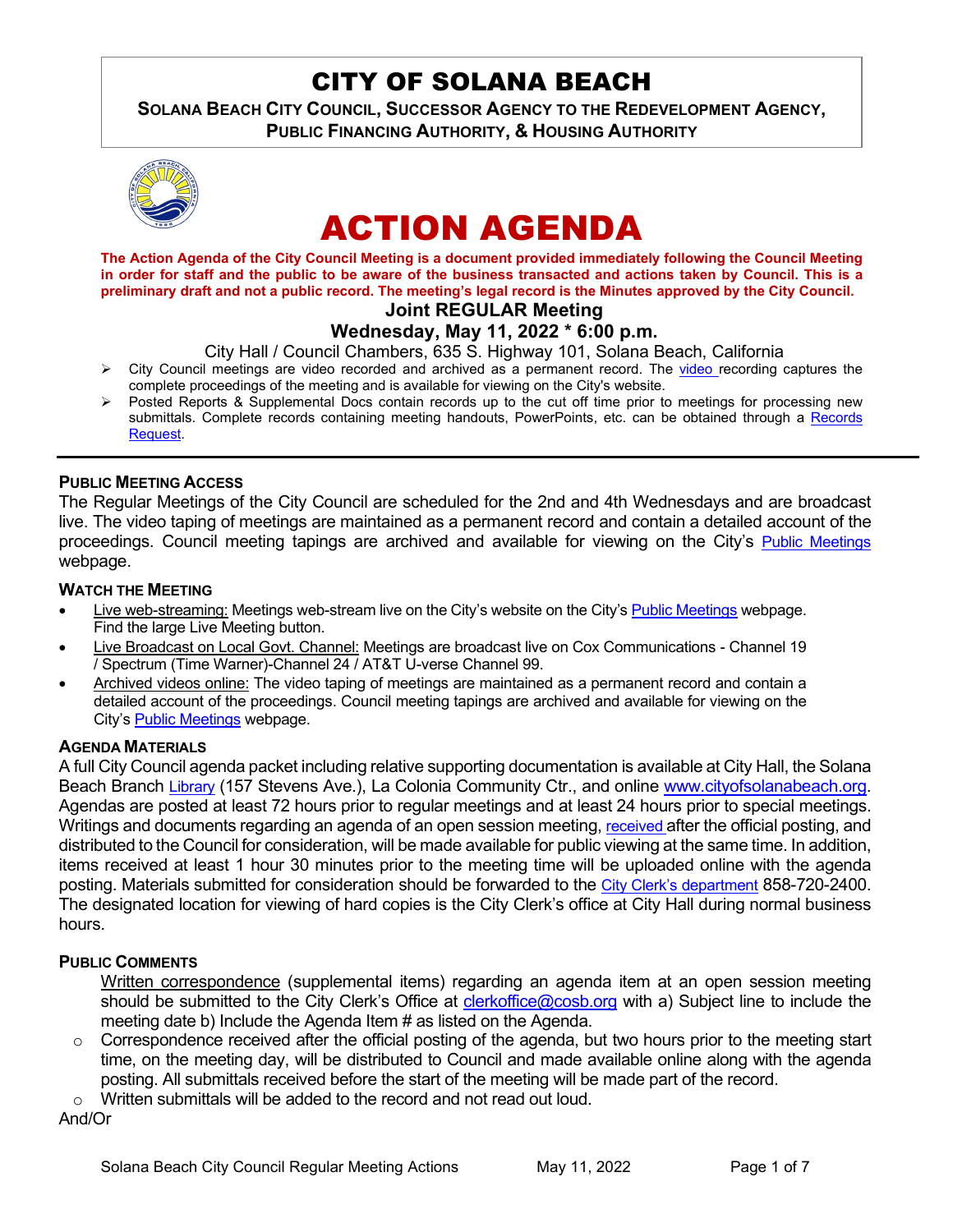## Verbal Comment Participation:

Please submit a speaker slip to the City Clerk prior to the meeting, or the announcement of the Section/Item, to provide public comment. Allotted times for speaking are outlined on the speaker's slip for each agenda section: Oral Communications, Consent, Public Hearings and Staff Reports.

Public speakers have 3 minutes each to speak on each topic. Time may be donated by another individual who is present at the meeting to allow an individual up to 6 minutes to speak. Group: Time may be donated by two individuals who are present at the meeting allowing an individual up to 10 minutes to speak. Group Hearings: For public hearings only, time may be donated by two individuals who are present at the meeting allowing an individual up to 15 minutes to speak.

#### **SPECIAL ASSISTANCE NEEDED**

In compliance with the Americans with Disabilities Act of 1990, persons with a disability may request an agenda in appropriate alternative formats as required by Section 202. Any person with a disability who requires a modification or accommodation in order to participate in a meeting should direct such request to the [City Clerk's](mailto:clerkadmin@cosb.org?subject=City%20Clerk%20Notice%20of%20Special%20Services%20Needed)  [office](mailto:clerkadmin@cosb.org?subject=City%20Clerk%20Notice%20of%20Special%20Services%20Needed) (858) 720-2400 at least 72 hours prior to the meeting.

> As a courtesy to all meeting attendees, please set cellular phones and pagers to silent mode and engage in conversations outside the Council Chambers.

| <b>CITY COUNCILMEMBERS</b>         |                |                              |
|------------------------------------|----------------|------------------------------|
| Lesa Heebner, Mayor                |                |                              |
| <b>Kelly Harless, Deputy Mayor</b> |                | David A. Zito, Councilmember |
| Jewel Edson, Councilmember         |                | Kristi Becker, Councilmember |
| Gregory Wade                       | Johanna Canlas | Angela Ivey                  |
| City Manager                       | City Attorney  | <b>City Clerk</b>            |

#### SPEAKERS:

Please submit your speaker slip to the City Clerk prior to the meeting or the announcement of the Item. Allotted times for speaking are outlined on the speaker's slip for Oral Communications, Consent, Public Hearings and Staff Reports.

#### READING OF ORDINANCES AND RESOLUTIONS:

Pursuant to [Solana Beach Municipal Code](mailto:https://www.codepublishing.com/CA/SolanaBeach/) Section 2.04.460, at the time of introduction or adoption of an ordinance or adoption of a resolution, the same shall not be read in full unless after the reading of the title, further reading is requested by a member of the Council. If any Councilmember so requests, the ordinance or resolution shall be read in full. In the absence of such a request, this section shall constitute a waiver by the council of such reading.

## **CALL TO ORDER AND ROLL CALL:**

## **CLOSED SESSION REPORT:**

## **FLAG SALUTE:**

## **APPROVAL OF AGENDA:**

#### **PROCLAMATIONS/CERTIFICATES:** *Ceremonial*

Mental Health Awareness Month

**PRESENTATIONS:** Ceremonial items that do not contain in-depth discussion and no action/direction. "One Safe Place" North County Family Justice Center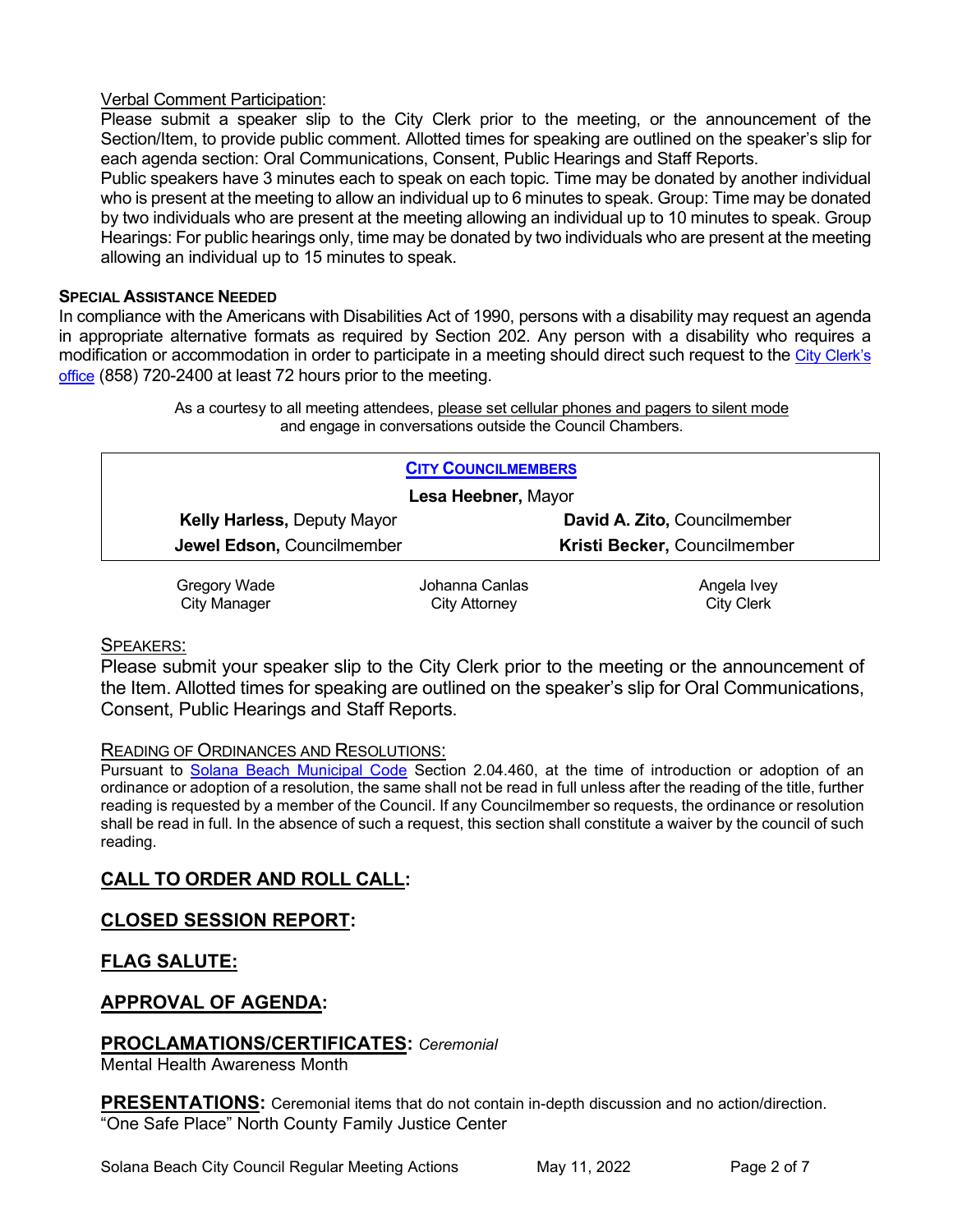## **ORAL COMMUNICATIONS:**

Comments relating to items on this evening's agenda are taken at the time the items are heard. This portion of the agenda provides an opportunity for members of the public to address the City Council on items relating to City business and not appearing on today's agenda by submitting a speaker slip (located on the back table) to the City Clerk. Pursuant to the Brown Act, no action shall be taken by the City Council on public comment items. Council may refer items to the City Manager for placement on a future agenda. The maximum time allotted for each presentation is THREE MINUTES. No donations of time are permitted (SBMC 2.04.190). Please be aware of the timer light on the Council Dais.

## **COUNCIL COMMUNITY ANNOUNCEMENTS / COMMENTARY:**

*An opportunity for City Council to make brief announcements or report on their activities. These items are not agendized for official City business with no action or substantive discussion.* 

## **A. CONSENT CALENDAR:** (Action Items) (A.1. - A.4)

Items listed on the Consent Calendar are to be acted in a single action of the City Council unless pulled for discussion. Any member of the public may address the City Council on an item of concern by submitting to the City Clerk a speaker slip (located on the back table) before the Consent Calendar is addressed. Those items removed from the Consent Calendar by a member of the Council will be trailed to the end of the agenda, while Consent Calendar items removed by the public will be heard immediately after approval of the Consent Calendar to hear the public speaker.

*All speakers should refer to the public comment section at the beginning of the agenda for details.* Please be aware of the timer light on the Council Dais.

## **A.1. Minutes of the City Council.**

Recommendation: That the City Council

1. Approve the Minutes of the City Council meetings held February 23, 2022. Approved Minutes [http://www.ci.solana-beach.ca.us/index.asp?SEC=F0F1200D-21C6-4A88-8AE1-0BC07C1A81A7&Type=B\\_BASIC](http://www.ci.solana-beach.ca.us/index.asp?SEC=F0F1200D-21C6-4A88-8AE1-0BC07C1A81A7&Type=B_BASIC) **COUNCIL ACTION: Approved 5/0**

## **A.2. Register Of Demands.** (File 0300-30)

Recommendation: That the City Council

1. Ratify the list of demands for April 16, 2022 – April 29, 2022.

## [Item A.2. Report \(click here\)](https://solanabeach.govoffice3.com/vertical/Sites/%7B840804C2-F869-4904-9AE3-720581350CE7%7D/uploads/A2_Report_-_5-11-22_-_O.pdf)

*Posted Reports & Supplemental Docs contain records up to the cut off time, prior to the start of the meeting, for processing new submittals. The final official record containing handouts, PowerPoints, etc. can be obtained through a Records Request to the City Clerk's Office.* **COUNCIL ACTION: Approved 5/0**

## **A.3. General Fund Adopted Budget for Fiscal Year 2021/2022 Changes.** (File 0330-30)

Recommendation: That the City Council

1. Receive the report listing changes made to the Fiscal Year 2021-2022 General Fund Adopted Budget.

[Item A.3. Report \(click here\)](https://solanabeach.govoffice3.com/vertical/Sites/%7B840804C2-F869-4904-9AE3-720581350CE7%7D/uploads/A3_Report_-_5-11-22_-_O.pdf) 

*Posted Reports & Supplemental Docs contain records up to the cut off time, prior to the start of the meeting, for processing new submittals. The final official record containing handouts, PowerPoints, etc. can be obtained through a Records Request to the City Clerk's Office.* **COUNCIL ACTION: Approved 5/0**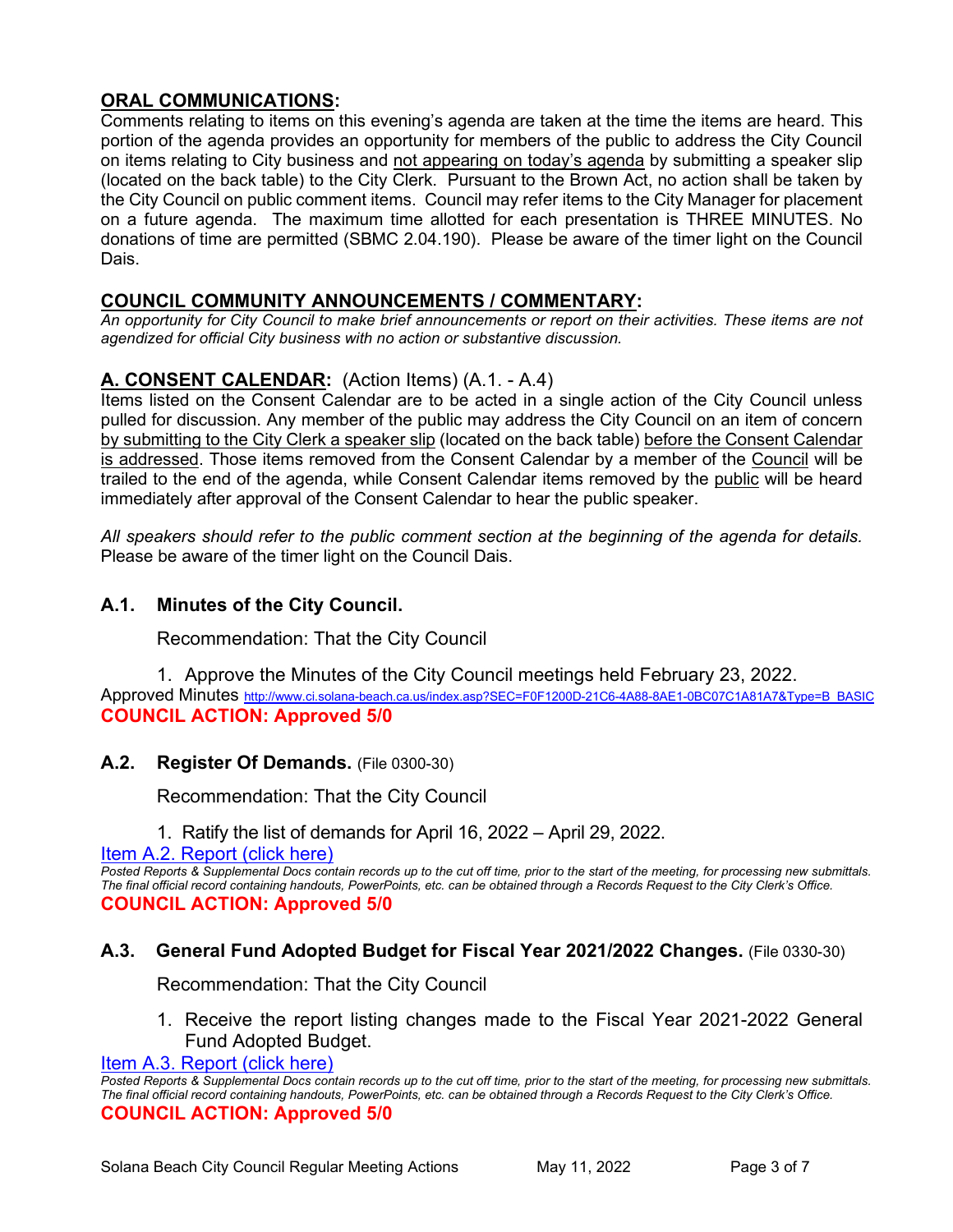## **A.4. Sewer and Storm Drain Maintenance and Video Inspection.** (File 1040-48)

Recommendation: That the City Council

## 1. Adopt **Resolution 2022-040**:

- a. Waiving the formal construction bid process because the Request for Proposals (RFP) process provides a more efficient, effective, and convenient method for hiring a sewer maintenance contractor that would provide the higher level of service required pursuant to Solana Beach Municipal Code section 3.08.140.
- b. Approving a Professional Services Agreement with Affordable Pipeline Service, Inc. in an amount not to exceed \$501,710, in Fiscal Year (FY) 2022/2023, for the Sewer and Storm Drain Maintenance and Video Inspection services.
- c. Authorizing the City Manager to execute the Professional Services Agreement on behalf of the City.
- d. Authorizing the City Manager to extend the Agreement for up to four additional one-year terms, at the City's option, at an amount not to exceed the amount identified and budgeted for in each subsequent year.

## [Item A.4. Report \(click here\)](https://solanabeach.govoffice3.com/vertical/Sites/%7B840804C2-F869-4904-9AE3-720581350CE7%7D/uploads/A4_Report_05-11-22_-_O.pdf)

[Item A.4. Updated Report #1 \(added 5-11-22 at 2:45pm\)](https://solanabeach.govoffice3.com/vertical/Sites/%7B840804C2-F869-4904-9AE3-720581350CE7%7D/uploads/Item_A.4._Updated_Report_1_(5-11-22)_-_O.pdf)

*Posted Reports & Supplemental Docs contain records up to the cut off time, prior to the start of the meeting, for processing new submittals. The final official record containing handouts, PowerPoints, etc. can be obtained through a Records Request to the City Clerk's Office.* **COUNCIL ACTION: Approved 5/0**

## **B. PUBLIC HEARINGS:** (B.1. – B.2.)

This portion of the agenda provides citizens an opportunity to express their views on a specific issue as required by law after proper noticing by submitting a speaker slip (located on the back table) to the City Clerk. After considering all of the evidence, including written materials and oral testimony, the City Council must make a decision supported by findings and the findings must be supported by substantial evidence in the record. An applicant or designee(s) for a private development/business project, for which the public hearing is being held, is allotted a total of fifteen minutes to speak, as per SBMC 2.04.210. A portion of the fifteen minutes may be saved to respond to those who speak in opposition. *All other speakers should refer to the public comment section at the beginning of the agenda for time allotment.* Please be aware of the timer light on the Council Dais.

## **B.1. Public Hearing: 506 Pacific Ave., Applicant: Boyd, Application: DRP20- 014/SDP20-020.** (File 0600-40)

The proposed project meets the minimum zoning requirements under the SBMC, may be found to be consistent with the General Plan and may be found, as conditioned, to meet the discretionary findings required as discussed in this report to approve a DRP. Therefore, should the City Council be able to make the findings to approve the SDP, Staff recommends that the City Council:

- 1. Conduct the Public Hearing: Open the Public Hearing, Report Council Disclosures, Receive Public Testimony, and Close the Public Hearing.
- 2. Find the project exempt from the California Environmental Quality Act pursuant to Section 15303 of the State CEQA Guidelines; and
- 3. If the City Council makes the requisite findings and approves the project, adopt **Resolution 2022-049** conditionally approving a DRP, SDP, and SDP Waiver to demolish a single-family residence, construct a replacement 2,986 square-foot,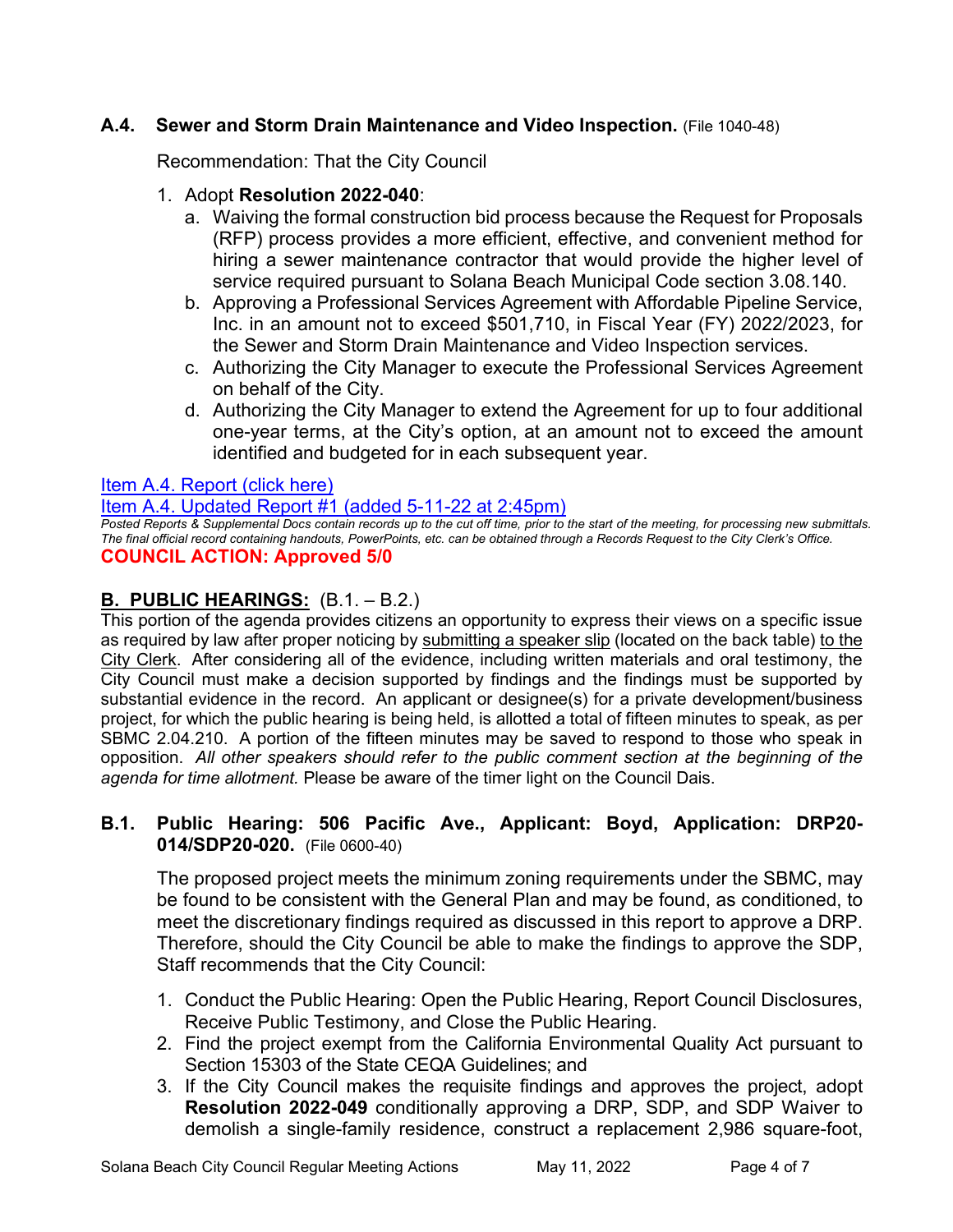two-story single-family residence built above a 1,274 square-foot basement with an attached 448 square-foot two-car garage, and perform associated site improvements at 506 Pacific Avenue, Solana Beach.

## [Item B.1. Report \(click here\)](https://solanabeach.govoffice3.com/vertical/Sites/%7B840804C2-F869-4904-9AE3-720581350CE7%7D/uploads/B1_Report_05-11-22_-_O.pdf)

[Item B.1. Updated Report #1 \(added 5-10-22 at 4:30pm\)](https://solanabeach.govoffice3.com/vertical/Sites/%7B840804C2-F869-4904-9AE3-720581350CE7%7D/uploads/B.1._Updated_Report_1_-_O.pdf)

*Posted Reports & Supplemental Docs contain records up to the cut off time, prior to the start of the meeting, for processing new submittals. The final official record containing handouts, PowerPoints, etc. can be obtained through a Records Request to the City Clerk's Office.* **COUNCIL ACTION: Approved 5/0 to continue the item to a specific of June 22, 2022.** 

## **B.2. Public Hearing: 325 & 327 Pacific Ave., Applicant: Laughlin and Greenberg, Case: CUP/DRP 17-18-28.** (File 0600-40)

Recommendation: That the City Council

- 1. Conduct the Public Hearing: Open the Public Hearing, Report Council Disclosures, Receive Public Testimony, and Close the Public Hearing.
- 2. If Council can make the required findings, adopt **Resolution 2022-048**, approving the request for an 18 month Time Extension for approvals and entitlements in Case No. 17-18-28 and setting the expiration date on October 22, 2023.

[Item B.2. Report \(click here\)](https://solanabeach.govoffice3.com/vertical/Sites/%7B840804C2-F869-4904-9AE3-720581350CE7%7D/uploads/B2_Report_-_5-11-22_-_O.pdf) 

*Posted Reports & Supplemental Docs contain records up to the cut off time, prior to the start of the meeting, for processing new submittals. The final official record containing handouts, PowerPoints, etc. can be obtained through a Records Request to the City Clerk's Office.* **COUNCIL ACTION: Approved 5/0**

## **C. STAFF REPORTS**: (C.1. – C.3.)

*Submit speaker slips to the City Clerk.* 

*All speakers should refer to the public comment section at the beginning of the agenda for time allotments.* Please be aware of the timer light on the Council Dais.

## **C.1. Santa Helena Neighborhood Trail Update.** (File 0820-46)

Recommendation: That the City Council

1. Receive the report and provide input and direction on the Santa Helena Neighborhood Trail Project.

## [Item C.1. Report \(click here\)](https://solanabeach.govoffice3.com/vertical/Sites/%7B840804C2-F869-4904-9AE3-720581350CE7%7D/uploads/C1_Report_-_5-11-22_-_O.pdf)

*Posted Reports & Supplemental Docs contain records up to the cut off time, prior to the start of the meeting, for processing new submittals. The final official record containing handouts, PowerPoints, etc. can be obtained through a Records Request to the City Clerk's Office.* Presentation

## **C.2. Adopt (2nd Reading) Ordinance 523 - Regulating the Use, Sale and Distribution of Balloons filled with Gas Lighter than Air.** (File 0220-70)

Recommendation: That the City Council

1. Adopt **Ordinance 523** amending Title 5 and adding Chapter 5.07 to the Solana Beach Municipal Code to address the Use, Sale and Distribution of Balloons Filled with Gas Lighter than Air.

[Item C.2. Report \(click here\)](https://solanabeach.govoffice3.com/vertical/Sites/%7B840804C2-F869-4904-9AE3-720581350CE7%7D/uploads/C2_Report_-_5-11-22_-_O.pdf)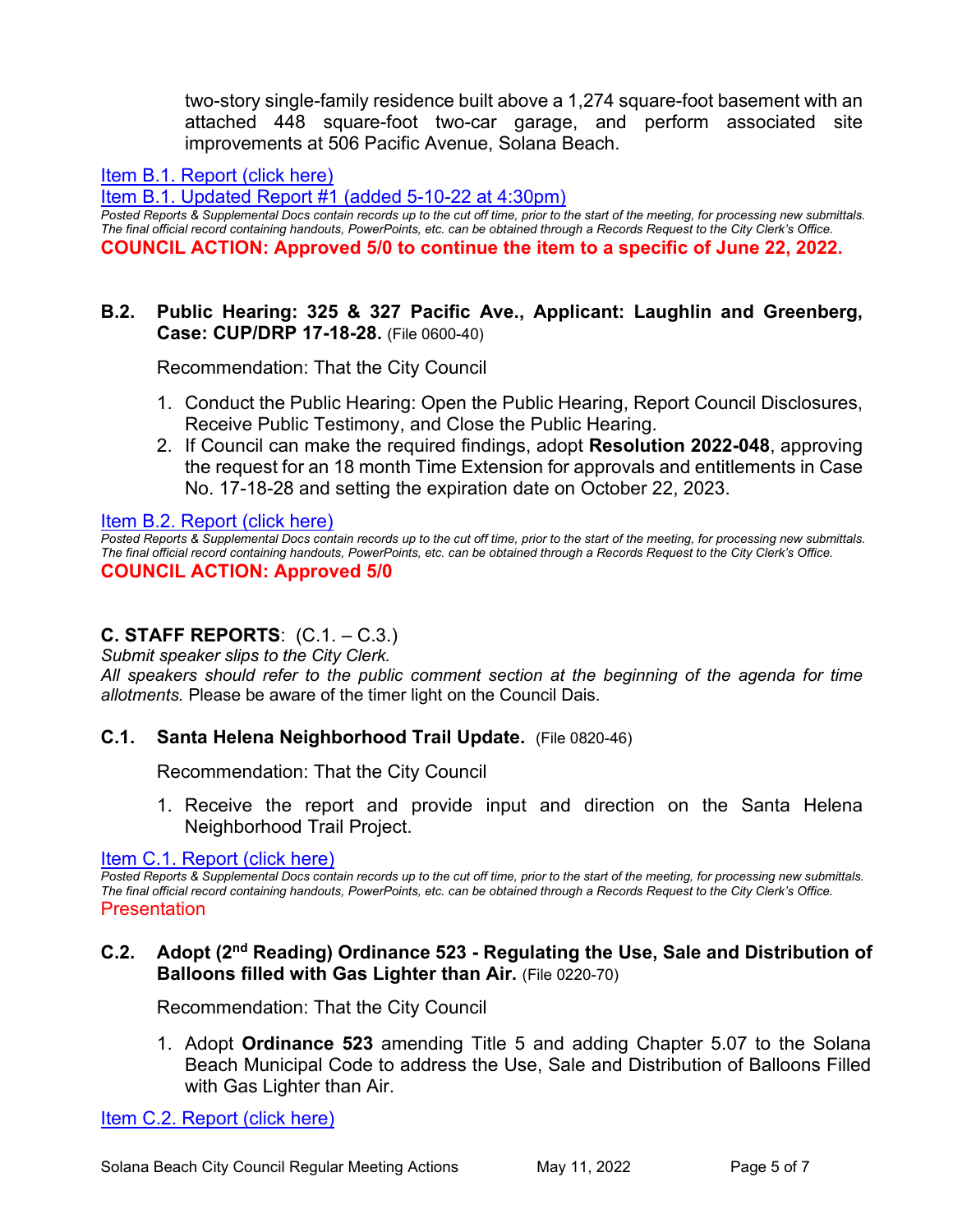[Item C.2. Supplemental Docs \(Updated 5-11-22 at 4:45pm\)](https://solanabeach.govoffice3.com/vertical/Sites/%7B840804C2-F869-4904-9AE3-720581350CE7%7D/uploads/C.2._Supp_Docs_(5-11_445pm)_-_O.pdf)

*Posted Reports & Supplemental Docs contain records up to the cut off time, prior to the start of the meeting, for processing new submittals. The final official record containing handouts, PowerPoints, etc. can be obtained through a Records Request to the City Clerk's Office.* **COUNCIL ACTION: Approved 5/0**

**C.3. Adopt (2nd Reading) Ordinance 516 – Electronic Filing of Campaign Statements.**  (File 0430-50)

Recommendation: That the City Council

1. Adopt **Ordinance 516** related to electronic campaign statements, adding Section 2.24.085 Electronic Filing of Campaign Statements to the Solana Beach Municipal Code.

#### [Item C.3. Report \(click here\)](https://solanabeach.govoffice3.com/vertical/Sites/%7B840804C2-F869-4904-9AE3-720581350CE7%7D/uploads/C3_Report_-_5-11-22_-_O.pdf)

*Posted Reports & Supplemental Docs contain records up to the cut off time, prior to the start of the meeting, for processing new submittals. The final official record containing handouts, PowerPoints, etc. can be obtained through a Records Request to the City Clerk's Office.* **COUNCIL ACTION: Approved 5/0**

## **COMPENSATION & REIMBURSEMENT DISCLOSURE:**

GC: Article 2.3. Compensation: 53232.3. (a) Reimbursable expenses shall include, but not be limited to, meals, lodging, and travel. 53232.3 (d) Members of a legislative body shall provide brief reports on meetings attended at the expense of the local agency "*City*" at the next regular meeting of the legislative body.

## **COUNCIL COMMITTEE REPORTS:** [Council Committees](https://www.ci.solana-beach.ca.us/index.asp?SEC=584E1192-3850-46EA-B977-088AC3E81E0D&Type=B_BASIC)

## **REGIONAL COMMITTEES: (outside agencies, appointed by this Council)**

- a. City Selection Committee (meets twice a year) Primary-Heebner, Alternate-Edson
- b. Clean Energy Alliance (CEA) JPA: Primary-Becker, Alternate-Zito
- c. County Service Area 17: Primary- Harless, Alternate-Edson
- d. Escondido Creek Watershed Authority: Becker /Staff (no alternate).
- e. League of Ca. Cities' San Diego County Executive Committee: Primary-Becker, Alternate- Harless. Subcommittees determined by its members.
- f. League of Ca. Cities' Local Legislative Committee: Primary-Harless, Alternate-Becker
- g. League of Ca. Cities' Coastal Cities Issues Group (CCIG): Primary-Becker, Alternate-**Harless**
- h. North County Dispatch JPA: Primary-Harless, Alternate-Becker
- i. North County Transit District: Primary-Edson, Alternate-Harless
- j. Regional Solid Waste Association (RSWA): Primary-Harless, Alternate-Zito
- k. SANDAG: Primary-Heebner, 1<sup>st</sup> Alternate-Zito, 2<sup>nd</sup> Alternate-Edson. Subcommittees determined by its members.
- l. SANDAG Shoreline Preservation Committee: Primary-Becker, Alternate-Zito
- m. San Dieguito River Valley JPA: Primary-Harless, Alternate-Becker
- n. San Elijo JPA: Primary-Zito, Primary-Becker, Alternate-City Manager
- o. 22<sup>nd</sup> Agricultural District Association Community Relations Committee: Primary-Edson, Primary-Heebner

## **STANDING COMMITTEES: (All Primary Members)** *(Permanent Committees)*

- a. Business Liaison Committee Zito, Edson.
- b. Fire Dept. Management Governance & Organizational Evaluation Harless, Edson
- c. Highway 101 / Cedros Ave. Development Committee Edson, Heebner
- d. Parks and Recreation Committee Zito, Harless
- e. Public Arts Committee Edson, Heebner
- f. School Relations Committee Becker, Harless